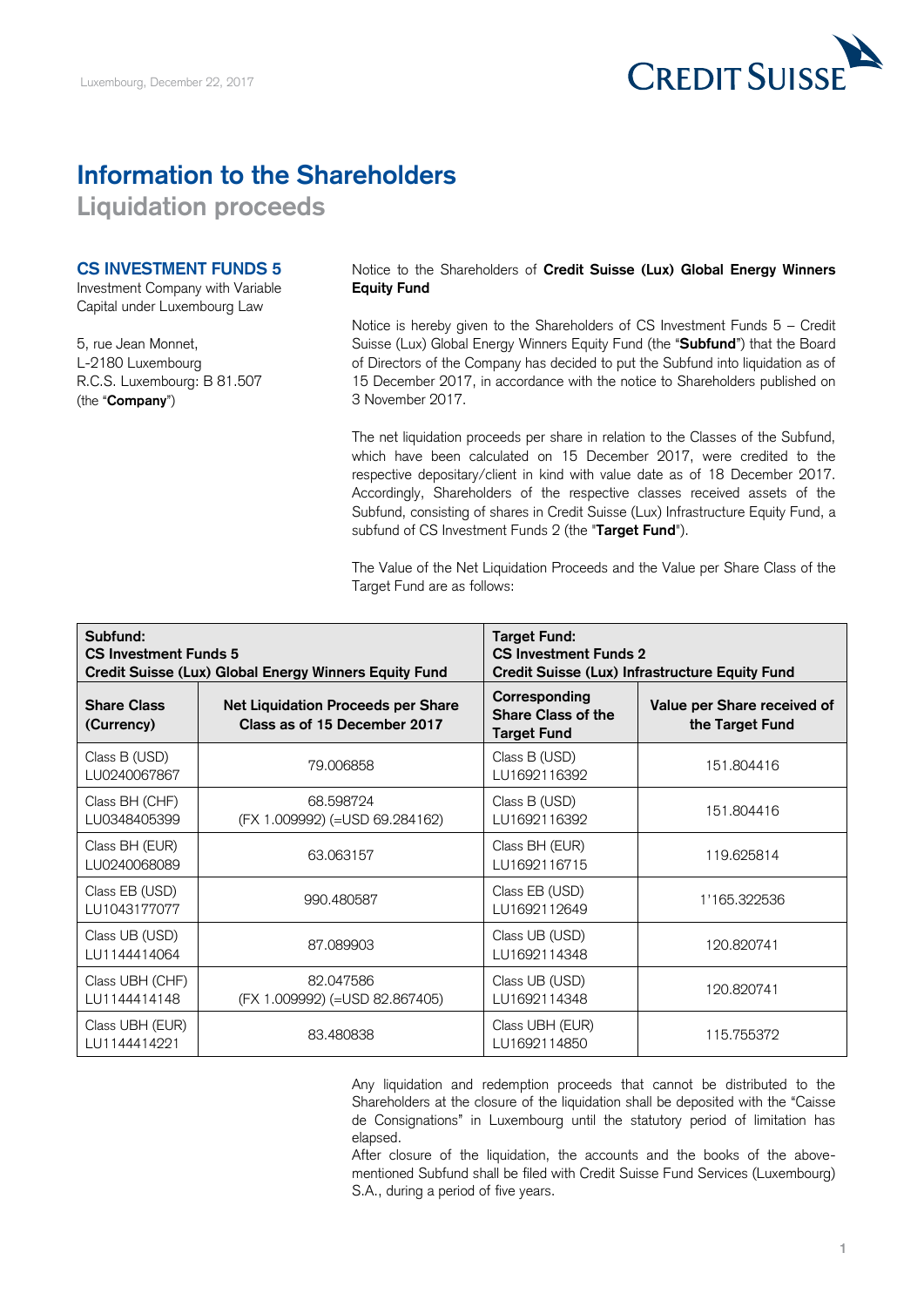

## **Information to the Shareholders**

**Liquidation proceeds** 

### **CS INVESTMENT FUNDS 5**

Investment Company with Variable Capital under Luxembourg Law

5, rue Jean Monnet, L-2180 Luxembourg R.C.S. Luxembourg: B 81.507 (the "**Company**")

Notice to the Shareholders of **Credit Suisse (Lux) Global Biotech Innovators Equity Fund** 

 Notice is hereby given to the Shareholders of CS Investment Funds 5 – Credit Suisse (Lux) Global Biotech Innovators Equity Fund (the "**Subfund**") that the Board of Directors of the Company has decided to put the Subfund into liquidation as of 15 December 2017, in accordance with the notice to Shareholders published on 3 November 2017.

 The net liquidation proceeds per share in relation to the Classes of the Subfund, which have been calculated on 15 December 2017, were credited to the respective depositary/client in kind with value date as of 18 December 2017. Accordingly, Shareholders of the respective classes received assets of the Subfund, consisting of shares in Credit Suisse (Lux) Global Digital Health Equity Fund, a subfund of CS Investment Funds 2 (the "**Target Fund**").

 The Value of the Net Liquidation Proceeds and the Value per Share Class of the Target Fund are as follows:

| Subfund:<br><b>CS Investment Funds 5</b><br>Credit Suisse (Lux) Global Biotech Innovators Equity Fund |                                                                    | <b>Target Fund:</b><br><b>CS Investment Funds 2</b><br>Credit Suisse (Lux) Global Digital Health Equity<br><b>Fund</b> |                                                |
|-------------------------------------------------------------------------------------------------------|--------------------------------------------------------------------|------------------------------------------------------------------------------------------------------------------------|------------------------------------------------|
| <b>Share Class</b><br>(Currency)                                                                      | Net Liquidation Proceeds per Share<br>Class as of 15 December 2017 | Corresponding<br><b>Share Class of the</b><br><b>Target Fund</b>                                                       | Value per Share received of<br>the Target Fund |
| Class B (USD)<br>LU0130190969                                                                         | 444.826137                                                         | Class B (USD)<br>LU1683285164                                                                                          | 444.826137                                     |
| Class BH (EUR)<br>LU0240068329                                                                        | 290.152462                                                         | Class BH (EUR)<br>LU1683285321                                                                                         | 290.152462                                     |
| Class CB (USD)<br>LU1546465235                                                                        | 112.325204                                                         | Class CB (USD)<br>LU1683287376                                                                                         | 112.325204                                     |
| Class EB (USD)<br>LU1038189665                                                                        | 1'305.563041                                                       | Class EB (USD)<br>LU1683287707                                                                                         | 1'305.563041                                   |
| Class IB (USD)<br>LU0130191181                                                                        | 493.423587                                                         | Class IB (USD)<br>LU1683285750                                                                                         | 493.423587                                     |
| Class IBH (EUR)<br>LU0491223573                                                                       | 1'196.213989                                                       | Class IBH (EUR)<br>LU1683285834                                                                                        | 1'196.213989                                   |
| Class UB (USD)<br>LU1144413843                                                                        | 97.676505                                                          | Class UB (USD)<br>LU1683288424                                                                                         | 97.676505                                      |
| Class UBH (EUR)<br>LU1144413926                                                                       | 94.807673                                                          | Class UBH (EUR)<br>LU1683288770                                                                                        | 94.807673                                      |

 Any liquidation and redemption proceeds that cannot be distributed to the Shareholders at the closure of the liquidation shall be deposited with the "Caisse de Consignations" in Luxembourg until the statutory period of limitation has elapsed.

elapsed.<br>After closure of the liquidation, the accounts and the books of the above- mentioned Subfund shall be filed with Credit Suisse Fund Services (Luxembourg) S.A., during a period of five years.